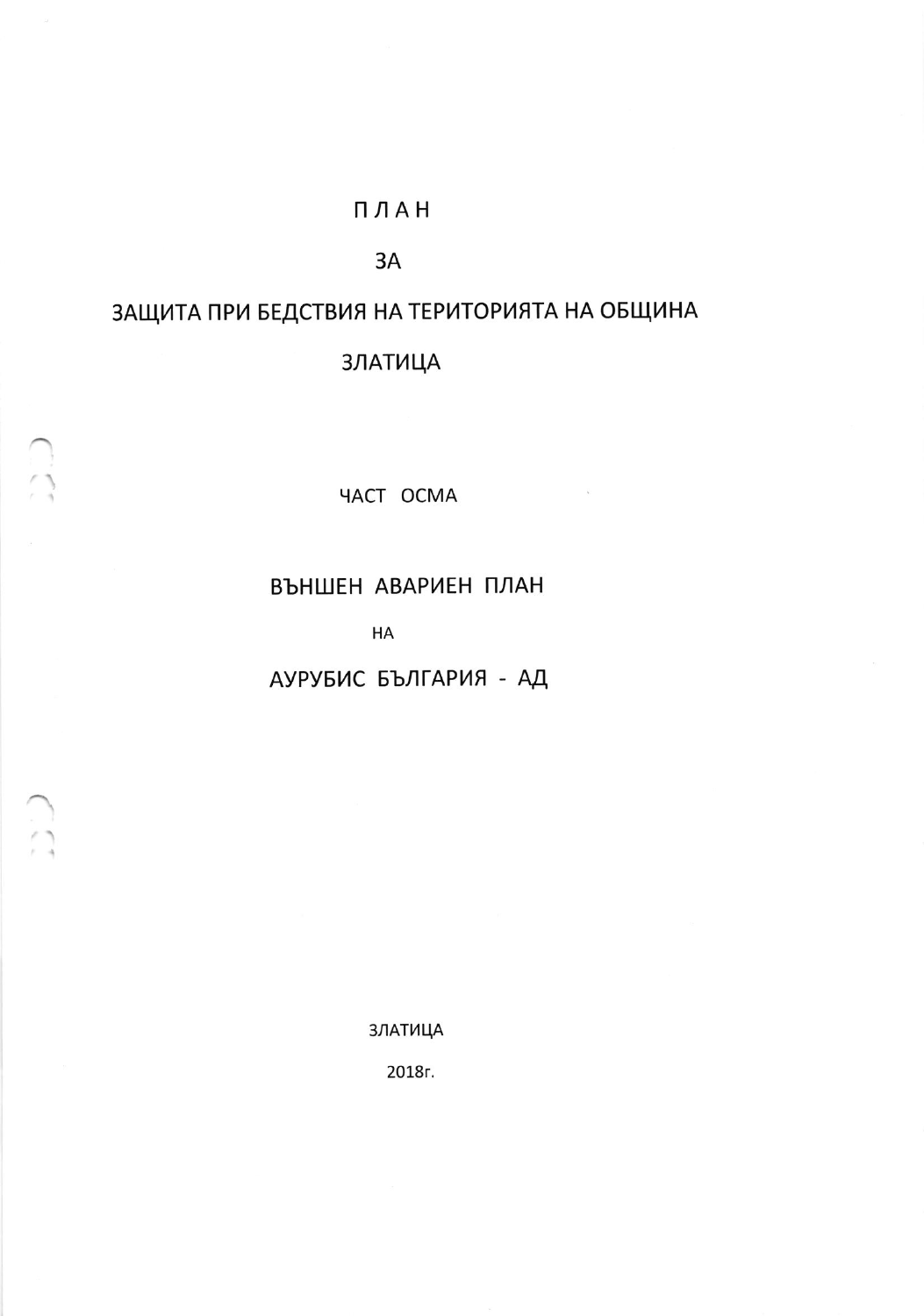$\frac{1}{4}$ Ų. ان<br>ب